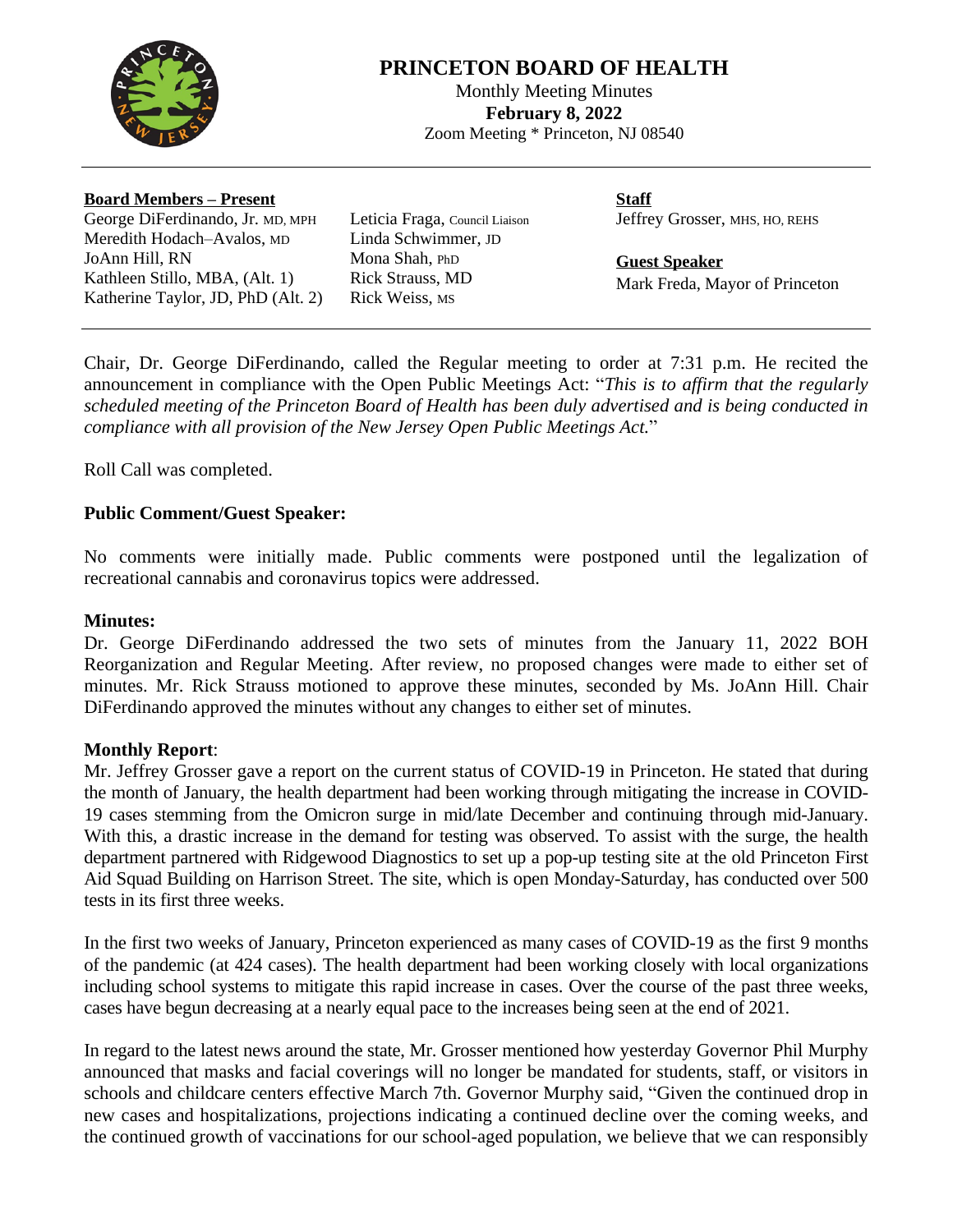end the universal mask mandate." Governor Murphy went on to mention that school districts and childcare facilities can continue to implement universal masking policies after the mandate is lifted in March. Further, the NJ Department of Health is going to be releasing updated guidance to help districts update their policies to align with the risks and unique needs in setting up safe learning environments for students.

The health department is participating in a health and safety task force meeting tomorrow with the Princeton Public School District. Based upon the news from the governor, and after reviewing the current community transmission, Mr. Grosser is going to provide the district (and the private schools and charter school in Princeton of the following good/bad news from his perspective). He stated the good news is that our vaccination rate in Princeton is one of the highest in Mercer County, it is also higher than the state average across most demographics, and this includes Princeton's 5-11 and 12-17 year old population which is at 84% and 99% respectively, as receiving at least one dose. More good news is that the availability of vaccines continues with local vaccine clinics being held at least weekly by the health department and on site at the Princeton Public School district administration building for staff, students and district families.

He further added that the challenge is our regional and local case rates are still considered high when looking at the New Jersey COVID Activity Level Index (CALI). We should expect the rates to go down, however, his opinion as health officer is they have not gone down far enough, at least for him to be comfortable to recommend masks as optional in school. He added that the CALI index, updated weekly by the New Jersey Department of Health, is a great metric if we view it from a community transmission perspective. More conversation can be had on how it will be interpreted but he believes that until our region, known as Central-West is considered to be either moderate or low CALI score, proper masking in schools should continue. He further added that the schools have done a tremendous job of limiting in school transmission, both by physical distancing and masking. Removing one of these community health preventative measures could quickly change Princeton from being in a better situation, into a worse one.

In regard to Mr. Grosser's comment on what he would recommend to the school district, Councilwoman Leticia Fraga asked him if the same applied to the municipality or buildings, as far as masking goes. Masking indoors is currently still required, but public masking is still strongly recommended. He spoke about the difference between masking in public versus in a school setting. Chair DiFerdinando commended the good advice from Health Officer Grosser and furthered the conversation about 5-11 year olds receiving booster shots.

Community member Dylon Robbins asked whether 12 year-old and up aged children are eligible for the COVID-19 booster dose to be considered fully vaccinated, and whether the local school contact tracing guidelines will be updated in regard to quarantining and what is considered fully vaccinated. Mr. Grosser explained that the State of New Jersey is going to release updated guidelines, most likely in the next week, which will include updated information on contact tracing and booster guidance and quarantining.

Community member Wilma Solomon spoke about a lobbying effort at the federal level to support budgeting to address vaccine distribution and other support globally. She then provided her email and a link in the chat for anyone who was interested in contacting her about this. "Contact for advocacy around Covid global funding wsolomon84@gmail.com."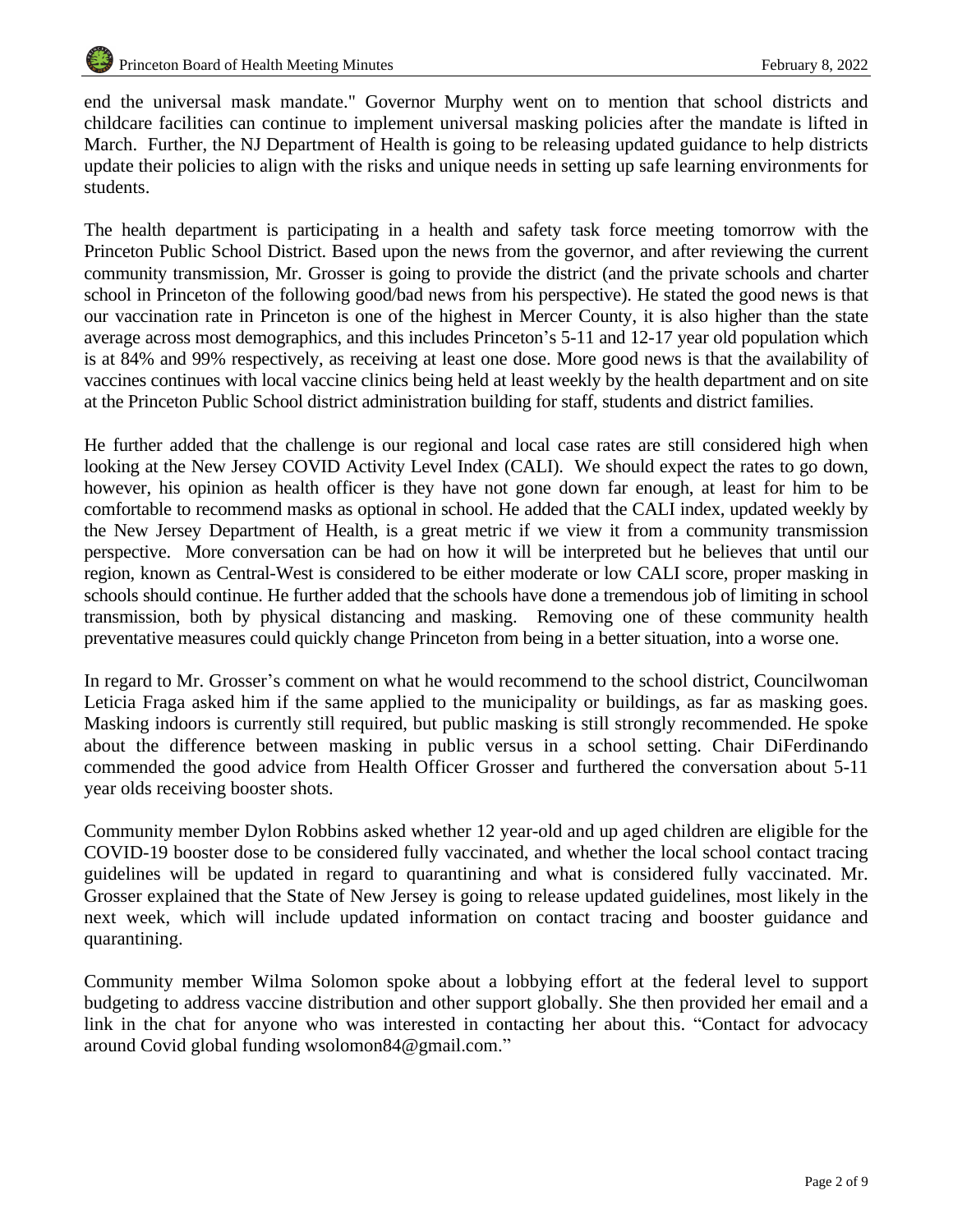Mr. Grosser continued his report by adding that the health department is creating COVID-19 care packages for individuals, specifically vulnerable populations impacted by COVID-19. These packages will include personal protective equipment and other household essentials. Funding for these PPE kits will be provided through the recently awarded Community Development Block Grant specifically for the COVID-19 response. Mr. Grosser continued that the 2021 board of health planning subcommittee may remember the funding it was working on through the American Rescue Act, the board submitted applications for both funding sources. We are happy to announce we did receive funding for these public health related activities through the Community Development Block Grant. The CDBG funding source was applied for in conjunction with the Princeton Affordable Housing and Princeton Human Services Department. \$229,000 was received in total and will cover the PPE costs he mentioned earlier, there are also additional projects we are utilizing for the funding, including increased accessibility and capacity for daycare or after school services serving low/moderate areas, provision of increased health services in town including vision and dental coverage and lastly, assistance in the gathering of data and developing COVID-19 related revitalization plans that cover both Health and Human Services. He added that there is more to come on this funding and project updates, in particular we will be discussing the revitalization plan with the planning subcommittee.

One of other key departmental goals for the beginning of 2022 includes the Revision of the Board of Health Ordinances, which is currently underway. Major revisions to the nuisance section are forthcoming. All sections are being examined however, to assure the ordinance is complete, achieving the intended outcomes, and by doing so in the most efficient way possible. A synopsis of the suggested changes will be provided to the Board of Health for review and consideration. Ordinance approval will require a first reading and second reading by the Board of Health and we expect to have a draft for input, with the first reading proposed for the April meeting.

Also part of the board of health ordinances include smoking, including vaping and tobacco. Mr. Grosser expects to have additional information that will likely include cannabis associated smoke and how that enforcement will be considered.

Lastly, he concluded his January report with a shout out to the health department staff. They ran several COVID-19 vaccine clinics during the month, including the COVID-19 vaccine clinic at La Mexicana bodega on Witherspoon St. where 125 doses were administered and included many 1st doses. Strong partnerships with local businesses have been essential in providing accessible vaccines to residents with transportation/language barriers and he thanked the staff for utilizing so much of what we learned throughout the pandemic, throughout our quality improvement trainings and our community collaborations to make events like this happen.

Linda Schwimmer thanked Mr. Grosser for his detailed report and recommended that others take the time to read it as well.

# **Old Business:**

Chair DiFerdinando addressed resumption of BOH meetings every month and other public meetings in person. He asked what other board members think about offering something up to the municipality about how best to do public meetings and restarting them in person. Mr. Rick Strauss expressed that he thinks it is time to now start developing the policies on this. Councilwoman Fraga stated that the council still has mixed feelings about in-person meeting, but that they are still waiting to hear from the Board of Health regarding the safety of in-person meetings. This is a topic that the other Boards, Commissions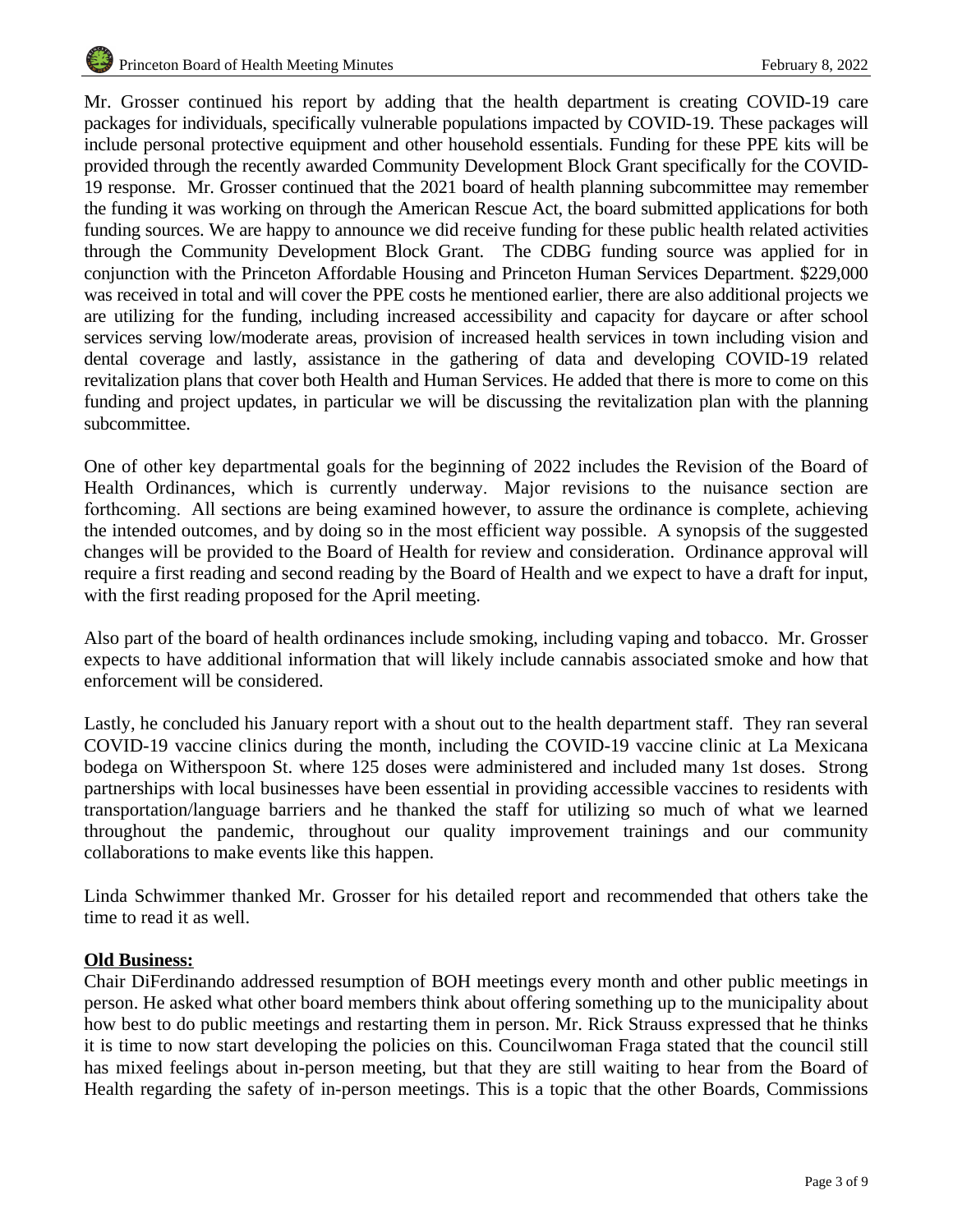and Committees (BCC's) are also interested in receiving the BOH's feedback, particularly due to their smaller and confined meeting spaces. She also spoke about the benefits of meeting in person. Mayor Mark Freda agreed with her, and added that moving forward, a larger meeting place should be selected in order to meet and still maintain distancing from each other. He added that members of the public constantly ask him about meeting in person again, and also said the sooner guidance can be provided on resuming in-person meetings again, is encouraged. Mr. Robbins added that other than for reasons relating to the pandemic, virtual meetings are easier for people with children to attend.

Chair DiFerdinando offered to draft something on this topic. JoAnn Hill, Vice-chair Meredith Hoch-Avalos and Linda Schwimmer volunteered to read the draft, which hopefully may be available before the end of March.

# **New Business**

Chair DiFerdinando began the discussion, entitled under Health Impacts of Recreational Cannabis Legalization (RML). Kathleen Stillo stepped down from the Cannabis Taskforce at the end of 2021, and Chair DiFerdinando attended his first Cannabis Taskforce meeting. He overlooked the data in greater detail, and prepared a document for the BOH to look at and discuss. He then shared the screen and started his presentation. He began with basic information regarding the percentage of Americans who use cannabis and the associated disorders and side effects from use of this drug, along with how it affects the human body, as per the Centers for Disease Control. Use of cannabis during pregnancy and the health risk it presents was also raised in this presentation, though his referenced report did not mention it, as social, racial and restorative justice were the primary focus points of the report. He mentioned that pregnant mothers are another important population to target with education on cannabis usage and risks while pregnant. Regarding areas of entrance, he mentioned cannabis operations in town, education on cannabis use, equity and enforcement of the law, and in the future, equity on cannabis industry.

The Cannabis Task Force (CTF) report recommendations are that Princeton should initially allow medical and adult use retail operations. Princeton should not allow on-premises consumption of cannabis at retail locations. Princeton should allow no more than three medical and retail adult-use dispensaries, with a strong preference for at least one micro-license that has social equity priority. Five commercial areas of Princeton should be zoned for cannabis retail. Access to cannabis retail by public transit or by foot or bike is considered very important in order to make cannabis accessible to those who do not own or have access to a motor vehicle. Further, cannabis retailers should be subject to zoning restrictions that mirror those of alcohol, including a requirement that a retailer be located not closer than 200 feet from schools. Dispensaries in Princeton should be limited to one per commercial area. Additional operational requirements should not be imposed beyond those specified by the New Jersey Cannabis Regulatory Commission regulations. Retails signage should follow all state and existing local guidelines.

Other considerations to the CTF report include research completed with municipalities similar to Princeton, underage cannabis use, accidental ingestion, fair access to cannabis and the impact of legal cannabis on crime rates.

Chair DiFerdinando elaborated in his presentation that underage cannabis usage is increasing up until 2021. There is preliminary data that there was a marked (self-reported) decrease in cannabis use among high school age youth in 2021. Due to the ongoing COVID-19 pandemic which had its major impact in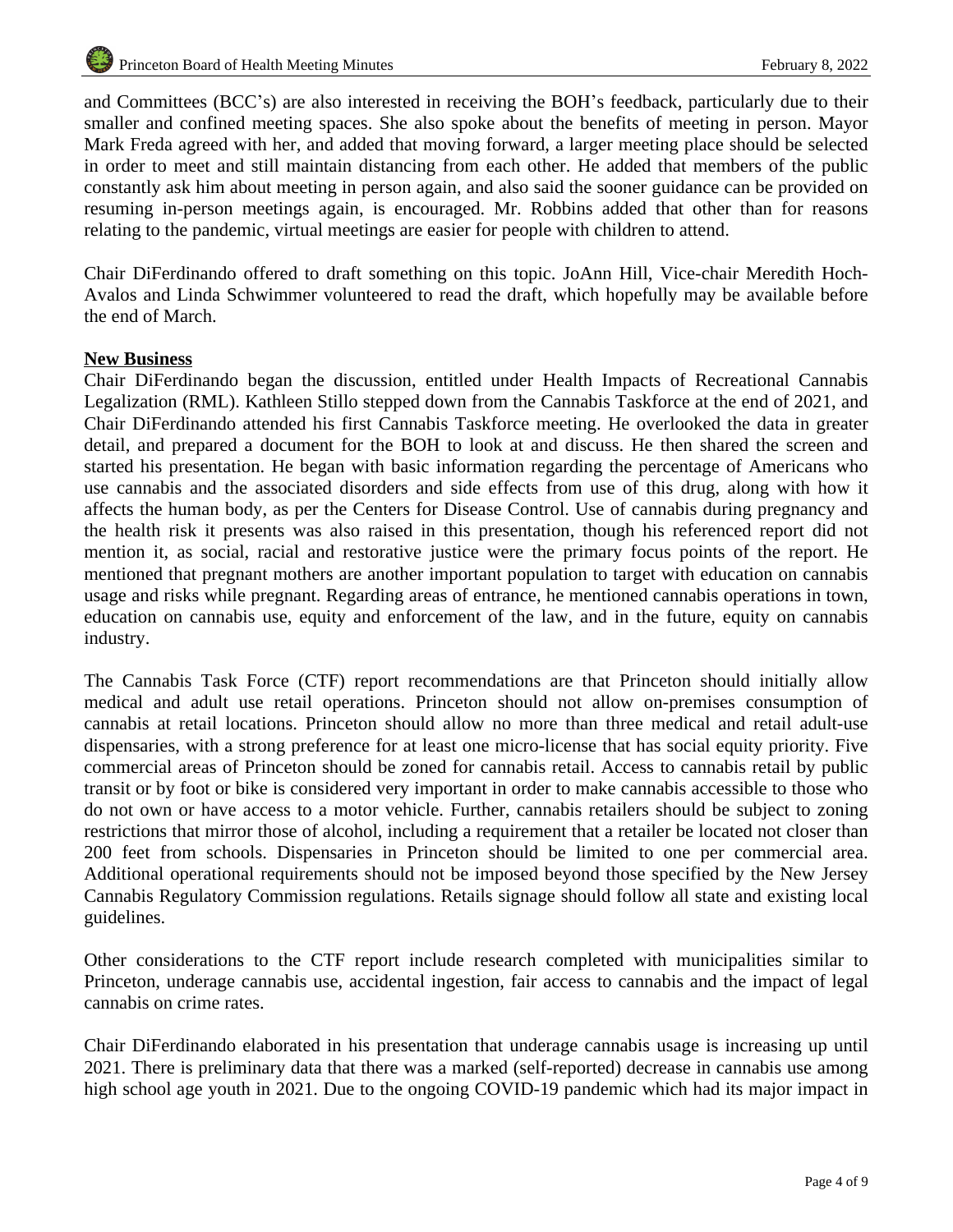the United States in 2021, and the fact that most people were home during this time, this was discussed as a reason for this drop in underage cannabis usage, since parents were home more as well as the underage users. Though the CTF report does state that they believe cannabis legalization decreases high school usage, Chair DiFerdinando stated he personally strongly disagrees that their cited data proves that. He noted that the authors had pre-legalization and post-legalization data from only seven states, and pre-recreational and post-recreational sales data from only three states, which called into question the generalizability of their results. Further, their data does not show a decrease or increase to underage cannabis usage after cannabis legalization.

Populations at risk and/or risky behaviors include youth use: increasing prior to the pandemic but decreasing now; increasing senior use; increasing pregnancy use; well documented impairment of drivers; toddler and youth access to edibles increases after legalization.

Regarding issues to discuss, Chair DiFerdinando continued that the data on proximity is really weak. He struggled to find data on dispensaries and underage cannabis use, but could not find any data to prove or disprove any number. However, there is some data from California that looks at use during pregnancy and those at and below the age of legal sale based on whether they are more or less than fifteen miles from a dispensary. It appears to show that if you are within fifteen miles of a dispensary, there is a greater likelihood that upon screening, cannabis will be found in your system. He added that from a scientific stand point, this data is not particularly convincing on proximity either way, and is very difficult to document any impact of proximity. This issued does not appear to have been raised in the CTF report.

The National Institute on Drug Abuse showed there is a significant increase of marijuana use among 8<sup>th</sup> and  $10<sup>th</sup>$  graders since 2018, and the in the past year the gap use along with  $12<sup>th</sup>$  graders is closing. Nevertheless, while 30.5% of high school seniors used cannabis in the past year, last year the 12 month prevalence of cannabis use dropped in 8<sup>th</sup>, 10<sup>th</sup> and 12<sup>th</sup> graders. And the percentage of adolescents reporting any substance use decreased significantly in 2021 among 8<sup>th</sup>, 10<sup>th</sup> and 12<sup>th</sup> graders in the United States. These findings represent the largest one-year decrease in overall illicit drug use reported since the survey began in 1975. Again, the reason for this decrease was discussed with the pandemic in mind.

Lastly, issues to discuss included usage validity, proximity data validity, expected health impacts of increased adult use, equity of availability -especially related to medical marijuana legalization, and underage impacts and protections (normalization, tobacco control lessons, and health impacts of current underage usage). Chair DiFerdinando highlighted that it is important to realize that the way medical marijuana has been implemented in New Jersey, people with little money essentially do not have access to it.

Mr. Strauss commented that legalization of cannabis may certainly present risks to children and adolescents. He elaborated on this topic and emphasized that the study Chair DiFerdinando referenced which stated that there is no increased risk or use with cannabis legislation is still preliminary. He further added that normalization of marijuana use or acceptance increases marijuana use in this age group. He advocated waiting to see what happens in New Jersey and other communities, before legalizing it in Princeton.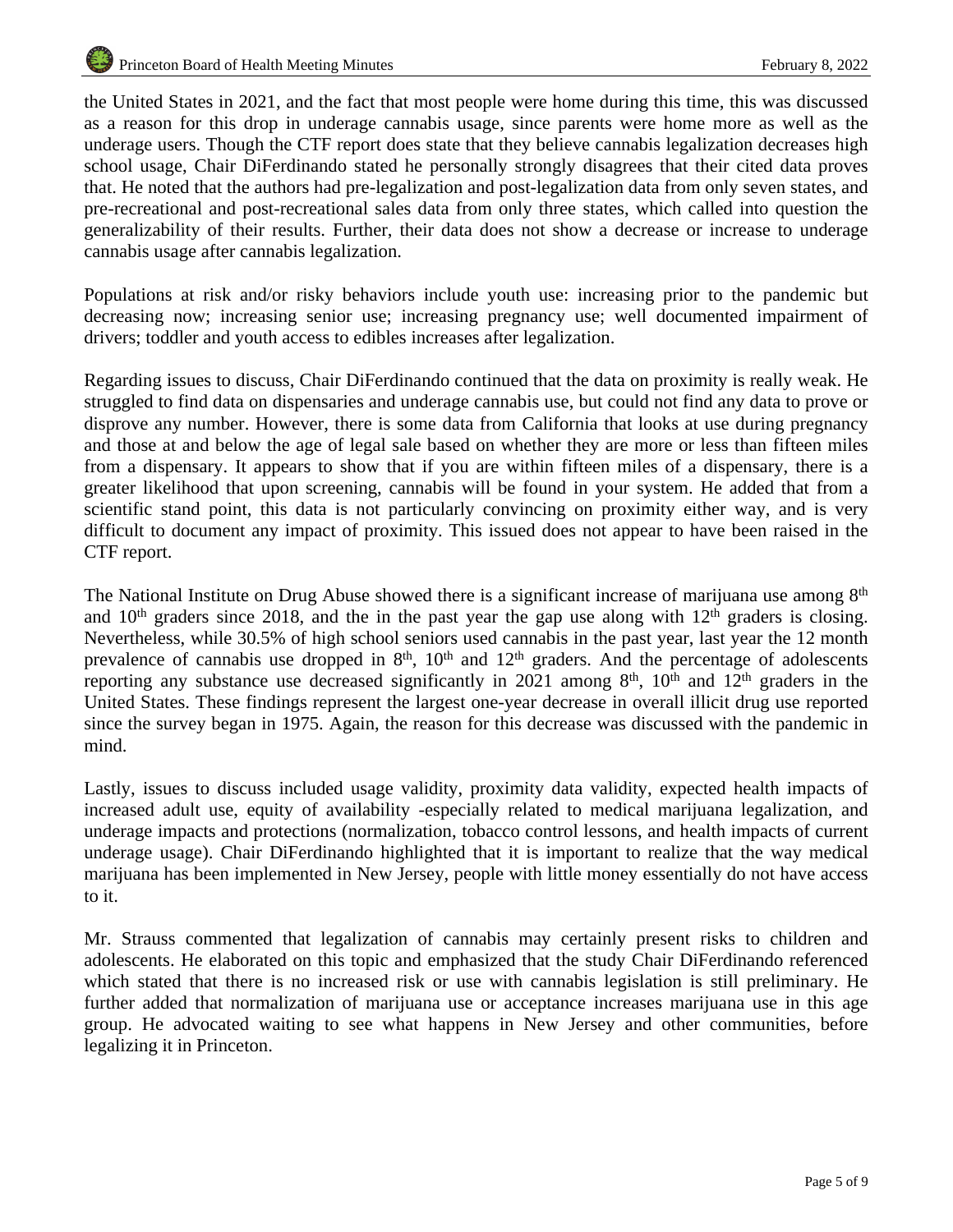Vice-chair Meredith Hoch-Avalos thanked Chair DiFerdinando for his detailed presentation which helped guide the discussion on the legalization of recreational cannabis. Chair DiFerdinando recommended to counsel to have the education and planning done at least the same time as making recommendation for the opening of dispensaries. Councilwoman Leticia Fraga clarified that the education and planning was on hold only until after the recommendations were made in order to start working on the educational portion of it. Ms. Linda Schwimmer added that there are a lot of medication interactions, which is relevant for so many older adults. People are on a lot of different medications, including statins, and there are a lot of different drug interactions that the BOH needs to make sure they are providing public health information about this, because cannabis use can have an impact on people's current medication use.

# **Public Comments/Guest Speaker:**

# **[Health Impacts of Recreational Cannabis Legalization (RML)**

Community member Minzhi Liu applauded Chair DiFerdinando for his thorough research and work. She then raised two points. The first was regarding underage use of cannabis near recreational cannabis dispensaries. She added that legalization of cannabis would increase adult usage, and youth would thereby be accepting of it and desensitized. Her second viewpoint was as a statistician, she commented on the paper the referenced by Chair DiFerdinando.

Community member Sheila Geoghegan spoke regarding data on proximity increasing usage of cannabis in the underage community. She asked to send Chair DiFerdinando data to review on this, which he said he would look at. She then asked that former BOH Grace Sinden's letter be read.

Ms. Sinden stated that as a long term former Board of Health member and long-time resident of Princeton, I have the following comments to the Princeton Board of Health (BoH) for its February 8, 2022 meeting on the agenda item: Health Impacts of Recreational Cannabis Legalization

1) For a variety of public health and related reasons we need retail cannabis outlets in Princeton like we need the proverbial "hole in the head". Kidding aside, the numerous compelling resident letters to Town Topics and otherwise expressed have given very strong reasons why we should NOT move forward with retail cannabis. The Princeton Board of Health (and Health Officer's) responsibility and input are critical in this matter.

2) While medical cannabis is necessary for some, recreational use is not. Promotion of such use via retail stores can be expected to create additional health problems. These include increased smoking, motor vehicle accidents and related impairment incidents, aside from the message it sends to our youth. This is especially true with cannabis products, the dose of which cannot always be verified.

3) A large number of New Jersey municipalities statewide, including close ones in central NJ, have rejected retail cannabis. Princeton should do likewise. It should not become a regional supplier of retail cannabis. This would worsen already serious traffic (including air quality) and parking problems, more so with expected increased population density in Princeton.

4) Increased DWI incidents and more reliance on law enforcement are likely with retail cannabis. Aside from such health and social costs, there are resulting municipal financial costs which will negate or reduce retail cannabis income, a primary reason for considering such facilities.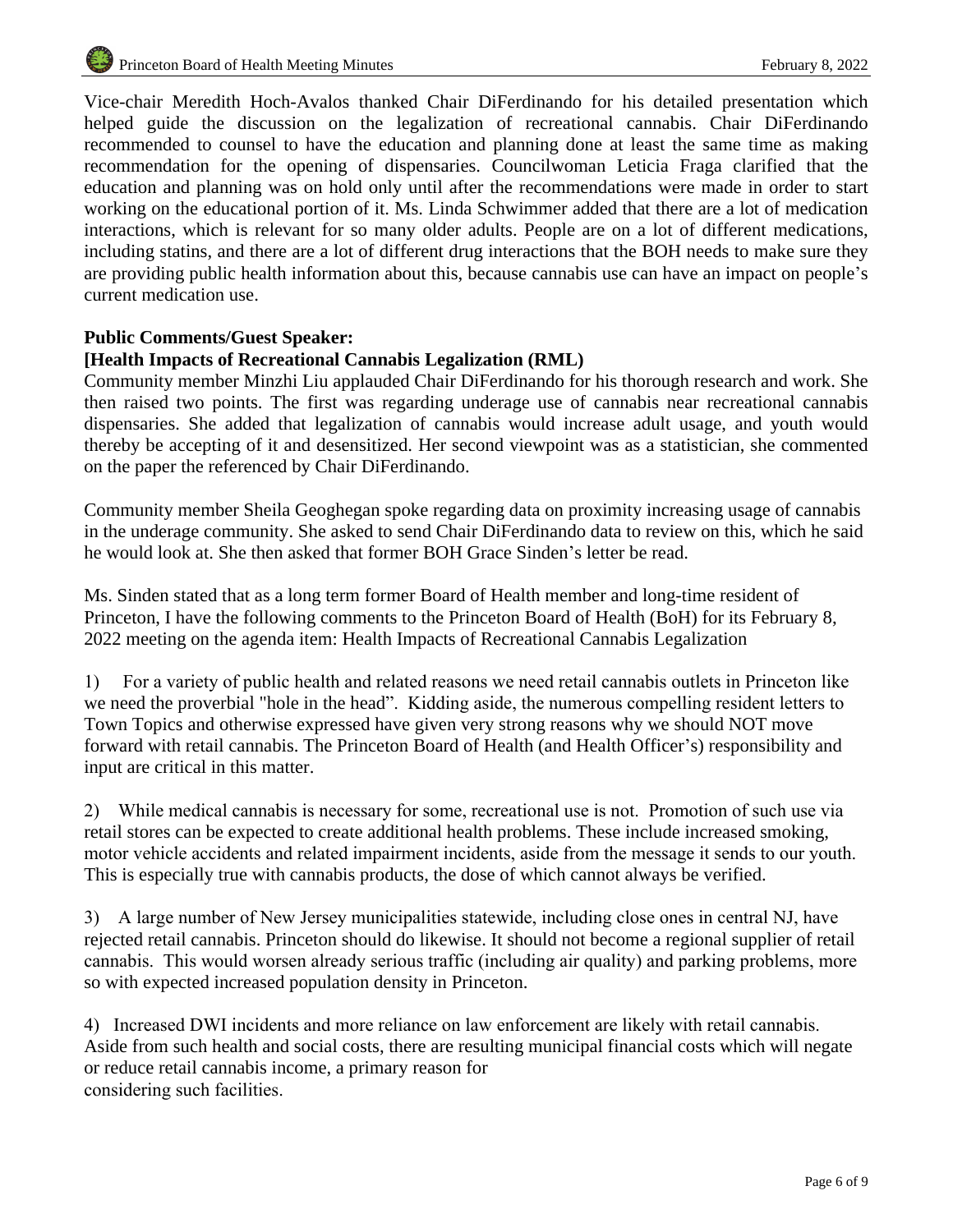5) We should legally consider a municipal referendum on election day this November regarding whether or not to have retail cannabis in Princeton.

I would appreciate having my comments here entered in the official Board of Health records (with copies sent to BoH members prior to the meeting) as there is a good chance I will not be available to attend the virtual meeting on February 8. If it is necessary for these comments to be read into the record virtually, I hope that can be done by one of the recipients of this email or another designee.

Thank you and much appreciation for the critical work of the Princeton Board of Health and Princeton Health Department more so in our current pandemic.

Community member Venkat Y. commented about his concern for high school children to be in downtown Princeton with their friends and have a cannabis store in proximity to their school. He expressed his frustration and then asked what the next steps are on whether the BOH is going to allow these dispensaries in Princeton. Chair DiFerdinando commented that the BOH is specifically asked to comment on the health impacts of various issues and to advise both the community as well as the counsel on those health impacts. Mr. Strauss added that the BOH can give a recommendation to counsel that there is potential risk, especially to children and adolescents, and given uncertainty in data showing that there is no risk, we can identify that there are potential risks with having local dispensaries, including potentially increased use of cannabis among adolescents.

Community member Matthew Bellace expressed concern about the smell of marijuana in Princeton and people walking around smoking it. Chair DiFerdinando talked about addressing this issue in the ordinance. Mr. Grosser elaborated on this use, and explained that odor enforcement licensure is through the state and no on-site usage is expected to be allowed. Other BOH members further commented and concurred. Mr. Bellace also expounded on the issue of cannabis advertising.

Community member David Jenkins thanked the BOH for their efforts on understanding and addressing this topic of RML. He then asked if the BOH was used more often in New Jersey for input on legalization of recreational cannabis versus doing a survey of the town/communities seeing if the community members want it legalized, then if the BOH looked at the issue of safety and traffic issues as a result of the legalization, then the town deciding whether it would be legalized after these three steps were taken. Chair DiFerdinando expounded on this topic and whether the BOH is involved at all in some municipalities or is the leading the issue.

Corner House Student Board Member Julia Oscar commented on proximity and effect of underage use, and noted that Princeton high school students already have access to cannabis. The biggest impact on underage use from having cannabis dispensaries, in her opinion, is that youth would have access to cleaner cannabis instead of harmful or pesticide tainted marijuana.

Community member Sheila Geoghegan spoke about convenience stores in Princeton selling vaping products to children under legal age. She expressed frustration with this ongoing issue and asked how the CTF thinks cannabis dispensaries will be any better governed or supervised to prevent selling to those who are underage. Chair DiFerdinando explained that underage children will not be allowed into dispensaries and elaborated on this topic, including the importance of signage and enforcement of not allowing underage children into the dispensaries. Mr. Grosser also explained the investigation and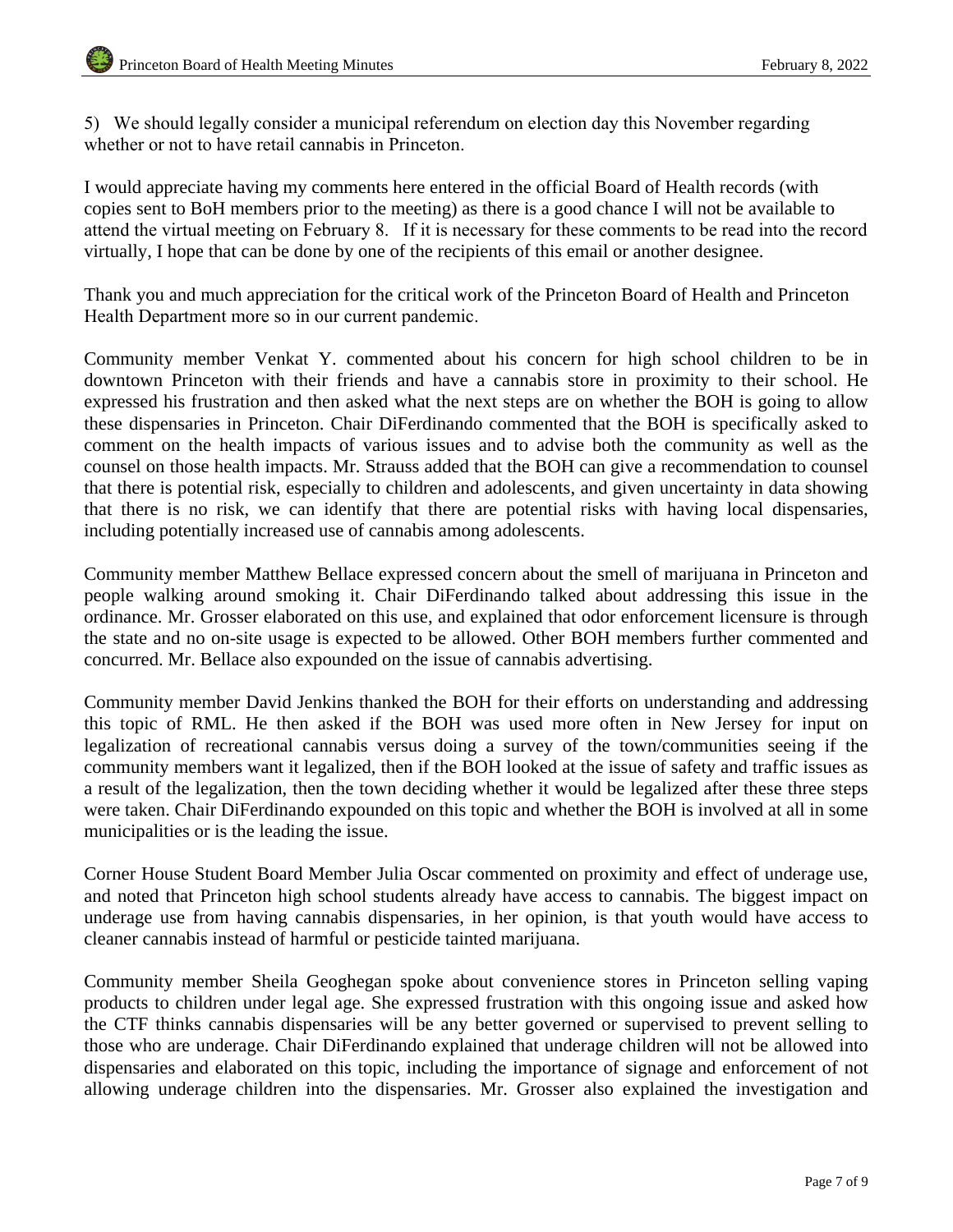process in Princeton of enforcement of preventing the sale of vaping and tobacco products to underage children.

Councilwoman Leticia Fraga commended the Health Department for being responsive to complaints from parents that illegal sales of tobacco/vaping products have taken place.

Community member Lisa Jacknow thanked the BOH and encouraged them to make a recommendation to counsel on this topic. She also expressed confusion about the reasoning behind preventing underage access to RML and also the reasoning that they have access anyway with it not legalized. She showed further concern for the normalization of cannabis use to minors, senior use, and lack of regulation on safe amounts of cannabis to use.

Community member Brent Jacknow thanked the BOH for its time and efforts and commended Mr. Strauss. He then explained that he hopes the BOH will take a position against RML or having cannabis dispensaries in town.

Community member Shenwei Zhao thanked the BOH for holding this meeting and addressing this topic. He commented on the CTF report and questioned whether the BOH has discussed RML with the Princeton University Health Department. He also asked about whether the cost of education and enforcement of this legalization was considered, and whether the BOH will issue a public statement of its stance on RML.

Community member Jian Chen thanked the BOH for hosting this meeting and commented that some BOH member are fairly new to the topic of RML, he then asked about the BOH's involvement with the CTF report. He spoke about the need for transparency throughout the process of the CTF and RML.

Community member Dylon Robbins expressed appreciation for Chair DiFerdinando's report which he stated answered some of the questions he had from the CTF report. He further commented on the CTF report and RML.

Community member Sigrid Adriaenssens asked about whether the impact on the mental health wellbeing of families and communities who will be affected by youth use of RML is being considered by the BOH.

Community member Gabriel Saltarelli noted the importance for the BOH of taking into consideration that accidental deaths are the leading cause of death for young people in New Jersey. He then asked whether the BOH has considered the likely increase or risk of car accidental death and driver impairment killings of people and police on the road in our town due to RML, as well as the causing of more accidents and death on the road. He expressed concern for increased risk with no benefit of adding dispensaries in town.

Chair DiFerdinando made an informal proposal, unless there was any objection from the rest of the board, to share both his PowerPoint presentation and the background material that he created with the BOH, and it can be considered what the board wants to say. He elaborated on the BOH weighing in on this issue formally. Mona Shah asked about any timeline issues. Princeton Mayor Freda recommended a statement being made or something put together in preparation for the next meeting. Other board members also commented on how this process can be done.